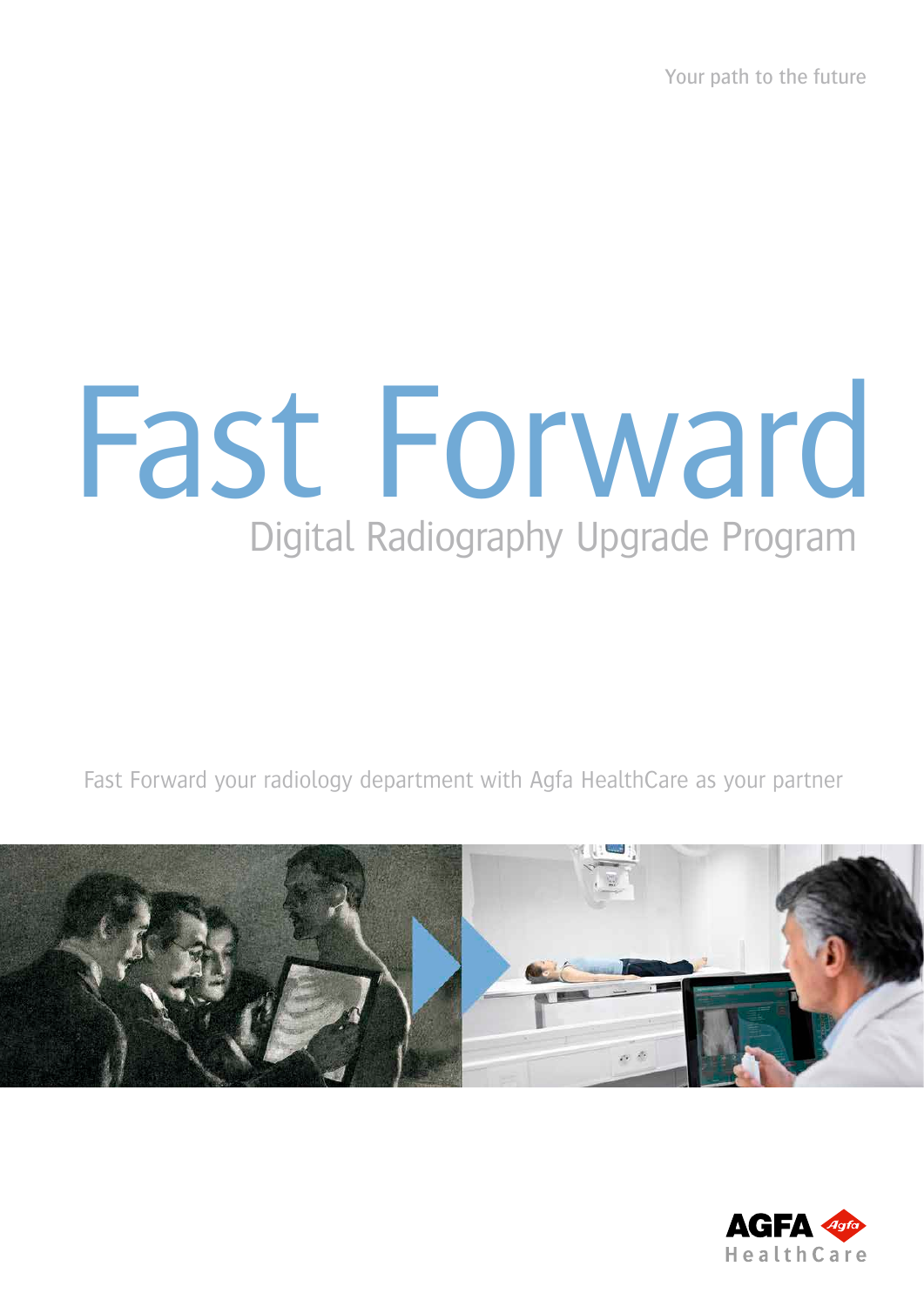

Agfa HealthCare is committed to being your imaging solution provider for life. We endeavor to provide you with innovative and market-leading solutions to keep your systems and technology up-to-date. Our upgrade, trade-up and retrofit programs are designed to support your efforts to improve efficiency and image quality while maximizing your existing investments. This commitment to your imaging future is the basis for our 'Fast Forward Digital Radiography Upgrade Program'.

With Agfa HealthCare, you aren't just buying a digital radiography system — you are getting a pathway to the future. No matter where you are in your digital evolution, you want to experience all the benefits that digital imaging technology has to offer. As a loyal customer, we want to help you fast forward through the steps that meet your current and future needs.

We put the latest trends and technologies at your disposal, including diagnostic confidence with MUSICA image processing and effective dose management, so you know you have a solution that will support your organization both today and in the future.

2 • Fast Forward Digital Radiography Upgrade Program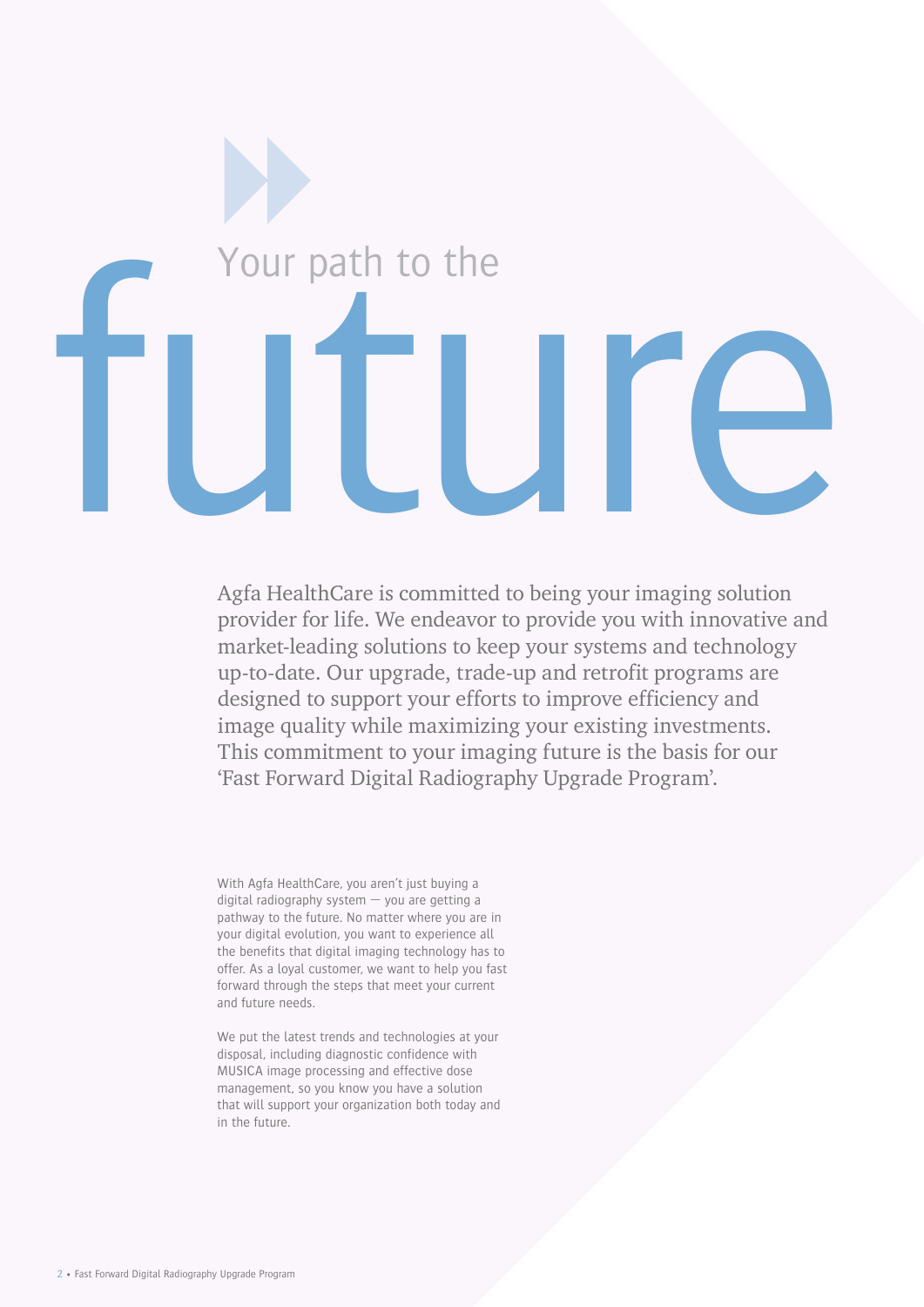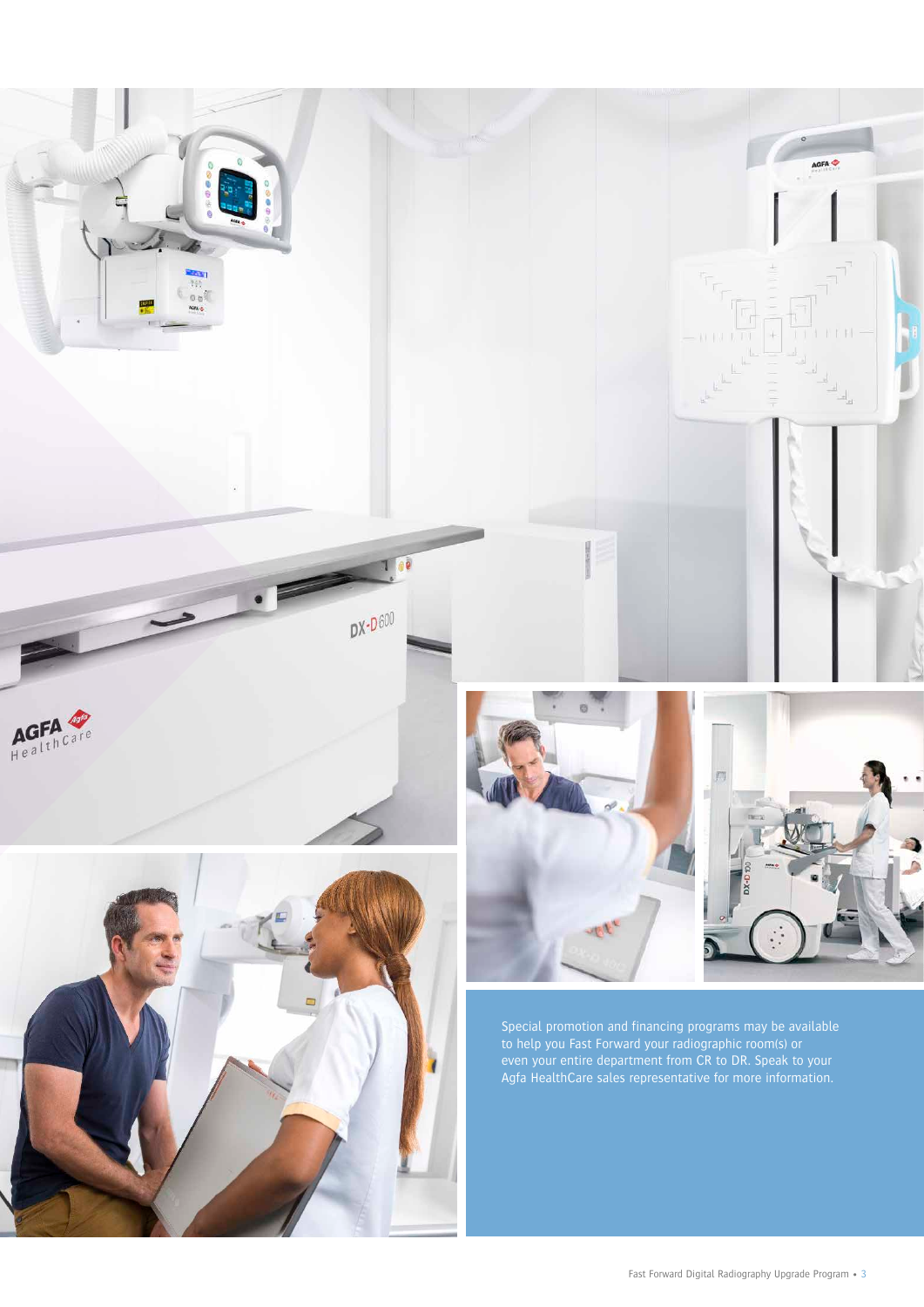

# standing still

## Healthcare will never stand still: it continues to move toward better patient care, greater efficiency and enhanced workflows.

With our Fast Forward Upgrade Program, all of this is within your reach. Agfa HealthCare can take your X-ray investments to the next level, helping you to obtain higher quality images, increased productivity and a smoother, more efficient workflow.

#### **Now is the time to Fast Forward!**

Fast Forward includes our 'stage-by-stage' guidance to support and improve your digital imaging evolution:

- **1** Advance along the path from computed radiography (CR) using traditional powder imaging plates (IP's) to either the latest generation of CR using crystalline Cesium needle IP's or directly towards cassette-less based direct radiography (DR) with dose reductions of 50% and more.
- **2** Add industry-leading MUSICA image processing software, now in its 3rd generation, to your CR or DR solution.
- **3** Keep your acquisition station secure and ensure continued software support, with any software improvements and trends.
- **4** Add the strength and expertise of Agfa HealthCare's support services to your facility.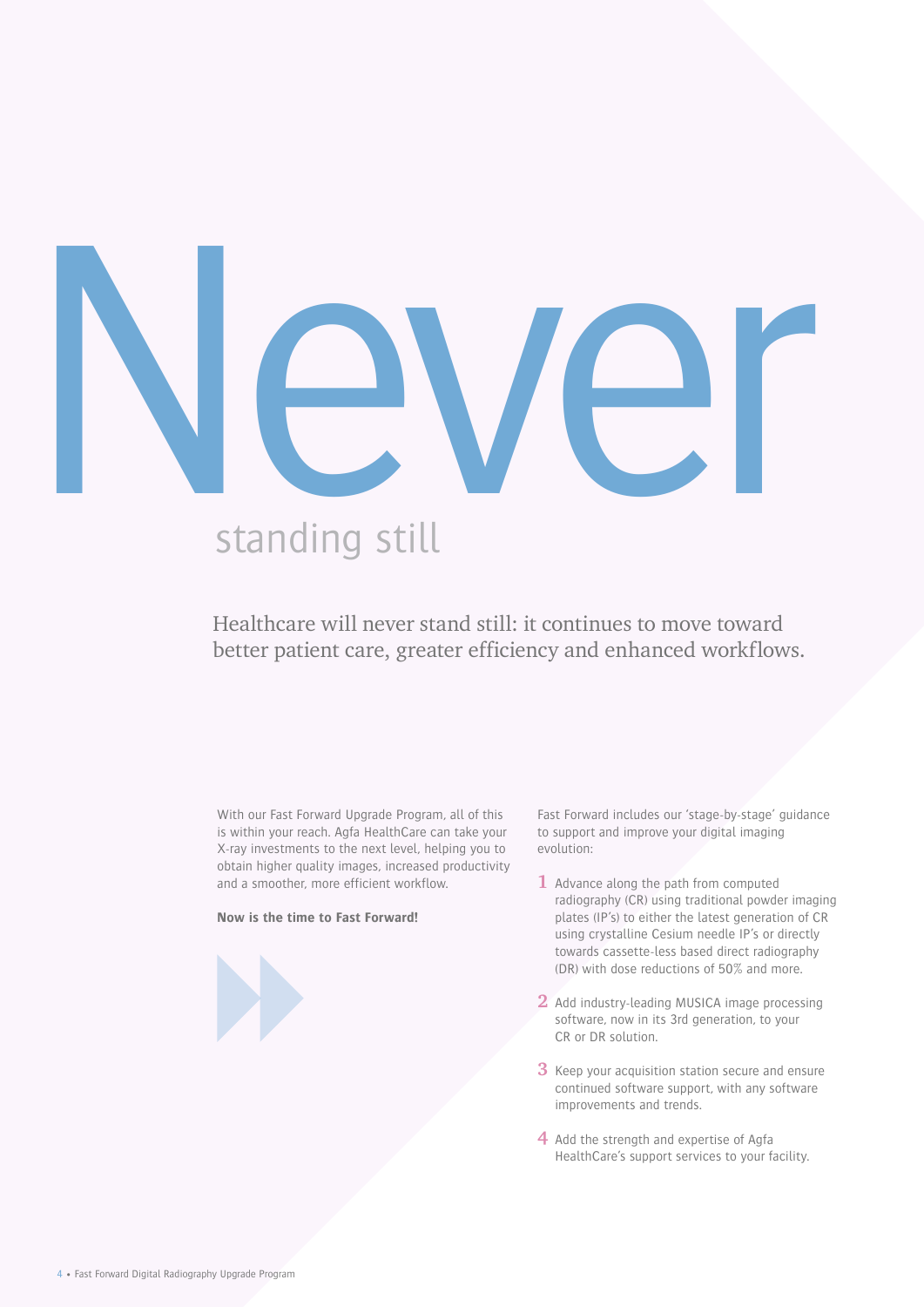## The benefits of DR are clear

- **Improved workflow and reduced**
- positioning and image quality Improved worker and the proved according a method according to the proved according to the proved according to the control of the control of the control of the control of the control of the control of the control of the co
	-
	-



**DX-D** 100

回

Maximize your existing investments and move your technology forward by easily transitioning from CR powder IP technology to CR needle IP technology, or directly towards DR.

**Advance to DR question**<br>
Maximize your existing investments are<br>
technology forward by easily transition<br>
powder IP technology to CR needle IP<br>
or directly towards DR.<br>
Whether you choose Retrofit DR, mobi<br>
complete DR ro Whether you choose Retrofit DR, mobile DR or a complete DR room, we have a solution for your examination and budget requirements. We offer detector options from wireless to tethered detectors, and Cesium Iodide (CsI) to Gadolinium Oxy-Sulphide (GOS) technology, as well as multiple room options, including U-arm, floor and ceiling-mounted DR X-ray configurations.

A Retrofit DR panel is an investment in your future. When you're ready to replace an X-ray room, you can continue to use your Retrofit DR detector in your new room or by DR panel sharing. Your Retrofit DR can deliver cost savings and workflow flexibility while providing technology upgrades in areas inside

and outside radiology, including cross-table work, mobile units, emergency rooms, operating rooms and intensive care areas.

Our cassette-sized DR detectors, with an image size of 35 x 43 cm, are easy to use with any standard bucky tray; we also offer a smaller sized detector for orthopaedic, pediatric and neonatal applications.

e ®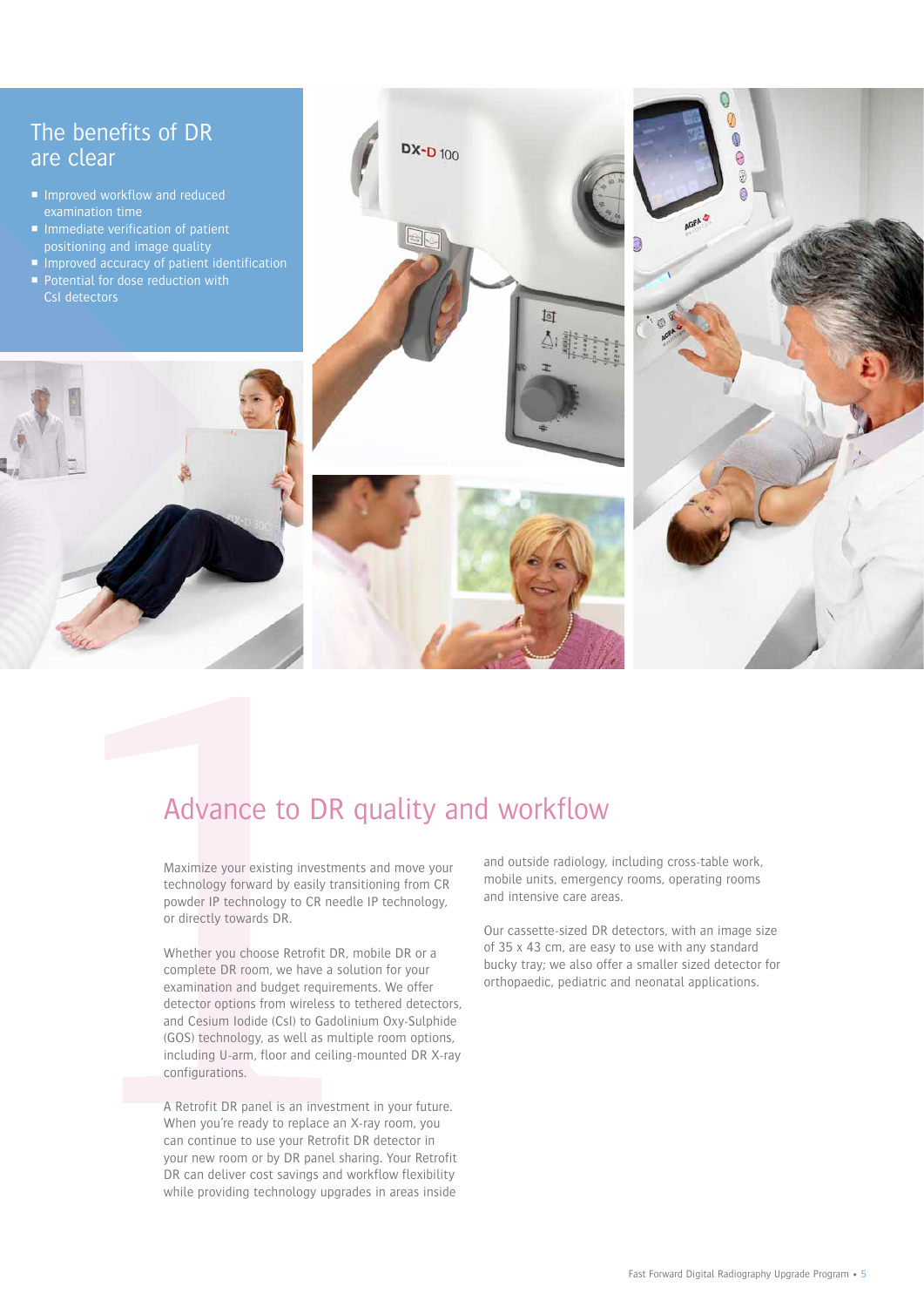

Next generation MUSICA enhances radiographic problem areas.



## A new generation of image quality and improved workflow

#### **MUSICA: Raising the bar on image quality**

**A new generation**<br> **Conserved Server Server Server Server Server Server Server Server Server Server Server Server Server Server Server Server Server Server Server Server Server Server Server Server Server Server Server Se** For decades, Agfa HealthCare's MUSICA software has been taking image processing to the next level, as the first digital radiography image processing software to automatically produce optimized output images. Now you can upgrade to the next generation of our gold-standard MUSICA image processing software and get the most out of your images.

Next generation MUSICA enhances visualization of traditional radiographic problem areas to provide:

- High level of detail in the mediastinum
- **Sharp trabecular and cortical bone**
- Balanced presentation of both soft tissue and overlapping bone structures
- Clear visualization of subtle details in the abdomen
- True representation of orthopaedic implants with clear bone interfaces.

In addition to these benefits, MUSICA is applied automatically without the need for time-consuming window leveling or re-processing of images, making MUSICA more productive for both technologists and physicians.

#### **Expect nothing less than improved workflow and productivity**

Improve your radiography workflow and efficiency with the newest MUSICA workstation. Designed by and for technologists, this workstation is intuitive, user-friendly and provides the same workflow for CR and DR. It also connects seamlessly with hospital information systems using industry standards to provide efficient and effective system interoperability. With the MUSICA workstation, the imaging workflow can be standardized throughout your facility, thus reducing training requirements and costs.

All Agfa HealthCare CR and DR systems also offer extensive dose management tools to meet the demands of your quality control programs and help you optimize patient radiation dose.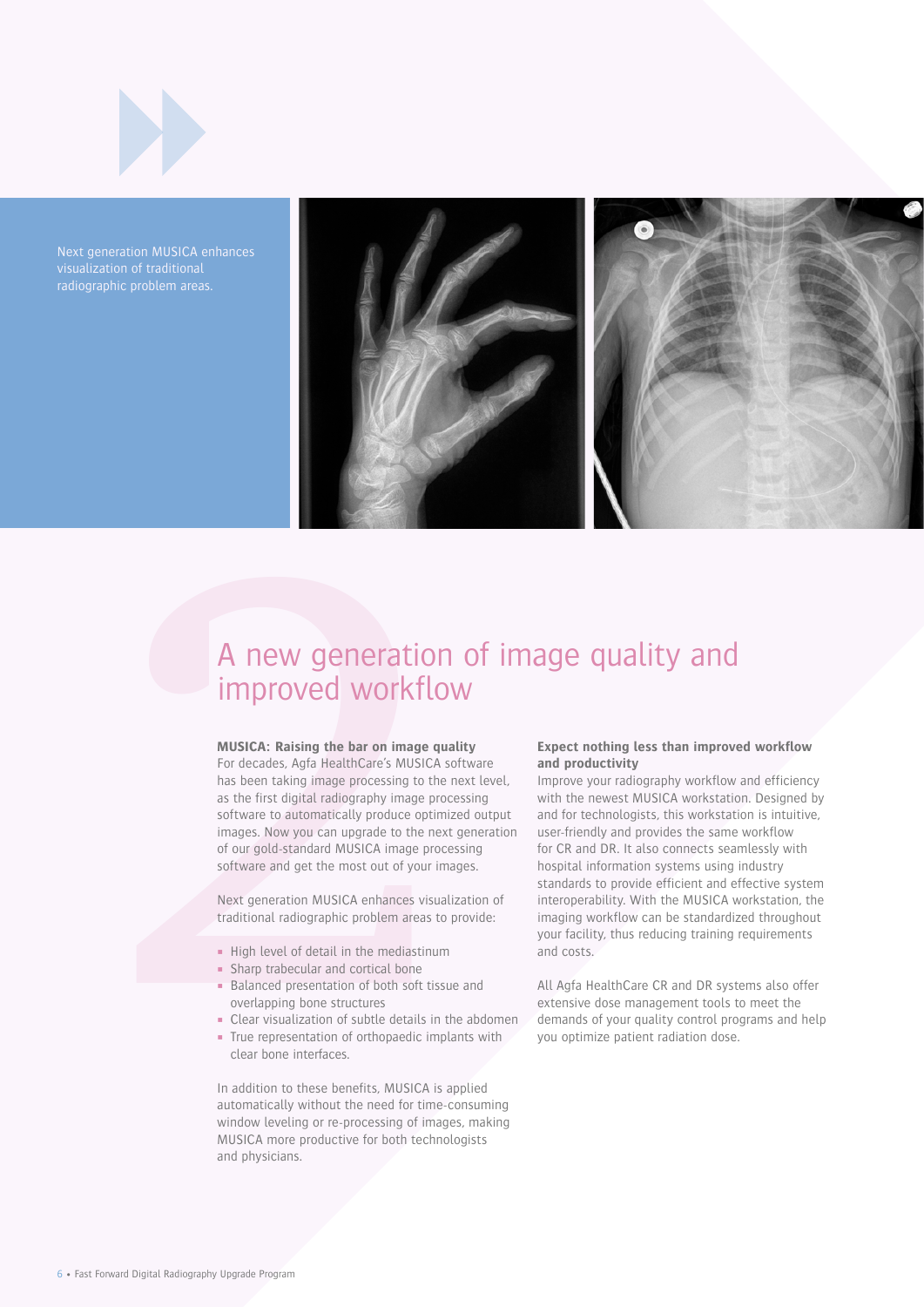



### Fast Forward: Where will your evolution take you?

Contact your Agfa HealthCare sales representative to discuss the options that can help you move forward on your digital journey. Whichever Agfa HealthCare solution expertise and guidance.

## Upgrade and improve your operating system

Upgrade and impliforms Security Constant and the security and the second and the second and the second and the second and the second and the second and the second and the second and the second and the second and the second The Microsoft Windows XP operating system used in older NX workstations is no longer supported by Microsoft as of April 2014. Because Microsoft Windows XP is more susceptible to malware attacks than newer operating systems, continuing to use it may expose you to potential risks and even inadequate protection of patient data. Now is the time for you to switch to Microsoft Windows 7 and Agfa HealthCare can help with Fast Forward.

We were the first company to fully implement into our modalities the exposure index standard, which reduces the possibility for exposure errors. Technologists only need to remember 1 method for monitoring exposure changes, regardless of which vendor's imaging technology is being used.

What's more, you can easily track, store and perform analyses on radiation dose data across multiple modalities, departments and institutions, with IMPAX REM (radiation exposure monitoring). PACS and modality-vendor neutral, it lets you share disparate data and use it for analysis. It also includes a data modeling tool, while simple integration with other radiology department systems means dose history can be accessed from anywhere.

# Services and support for greater ROI

With a first-class, highly skilled services and support team, Agfa HealthCare Service provides the solid sense of confidence you need for your daily operations. As you move forward with digital imaging technology, our worldwide team of service professionals is available to provide you with support during all phases of your project. Their goal: to give you an even higher return on your investment.

#### **No surprises. Just solid confidence.**

Accidents happen. Protect your Agfa HealthCare portable DR detector from accidental damage with our Damage Assistance Program (DAsP). With DAsP as an add-on to your DR services package or portable DR detector warranty extension, you can avoid unexpected repair or replacement costs. A fixed yearly fee and a minimal co-pay for any accident provides you the peace of mind of knowing you can depend on your portable DR detector – with no costly surprises.